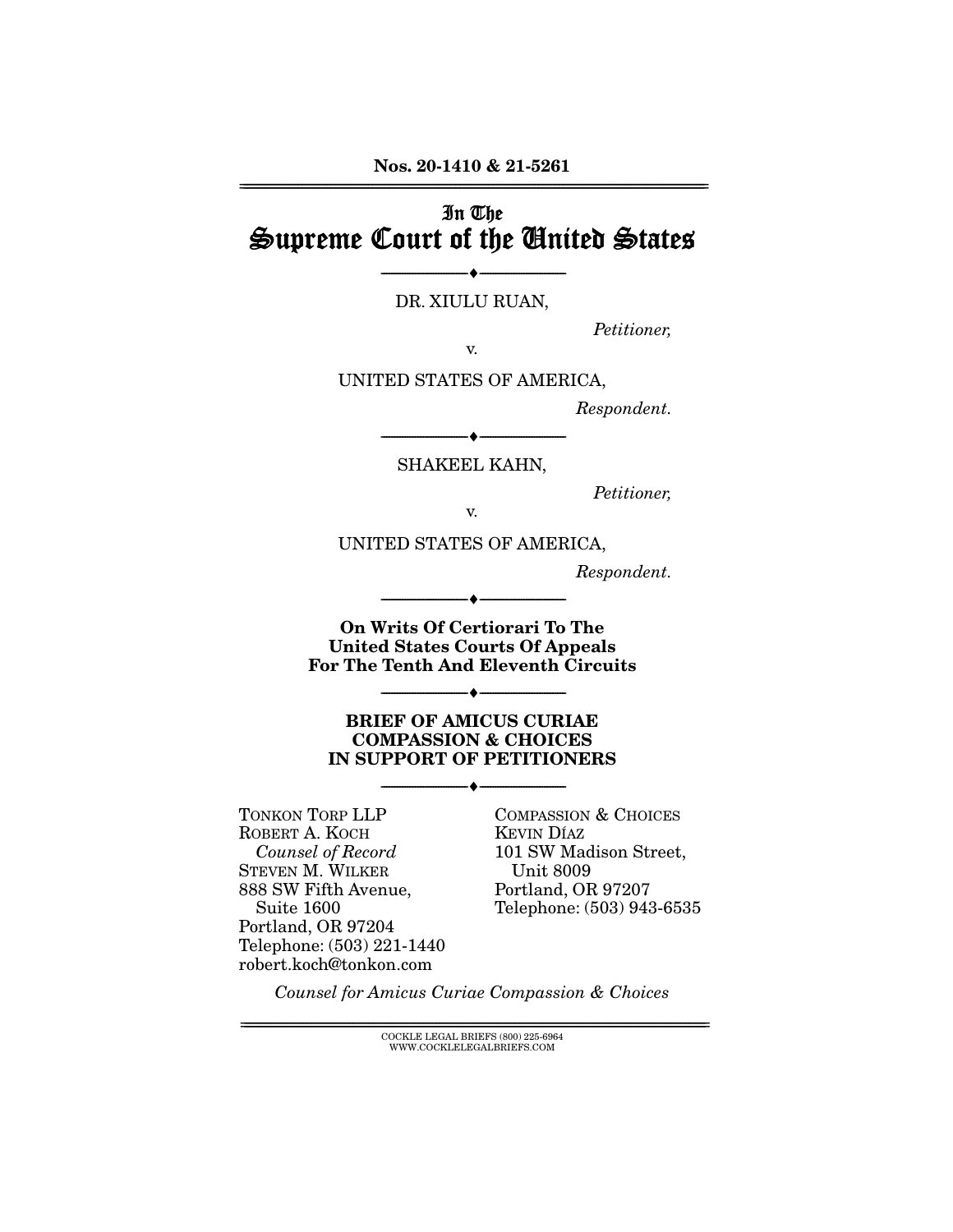# TABLE OF CONTENTS

|                                                                                                   | Page           |
|---------------------------------------------------------------------------------------------------|----------------|
|                                                                                                   | i              |
|                                                                                                   | ij             |
| INTEREST OF AMICUS CURIAE                                                                         |                |
|                                                                                                   | $\overline{2}$ |
|                                                                                                   | 3              |
| THE LAW PROVIDES A GOOD FAITH<br>L<br>DEFENSE FOR MEDICAL PRACTITION-                             | З              |
| II. EXCLUDING A GOOD FAITH DEFENSE<br>FOR MEDICAL PRACTITIONERS HARMS<br>END-OF-LIFE PATIENT CARE | 5              |
|                                                                                                   |                |

i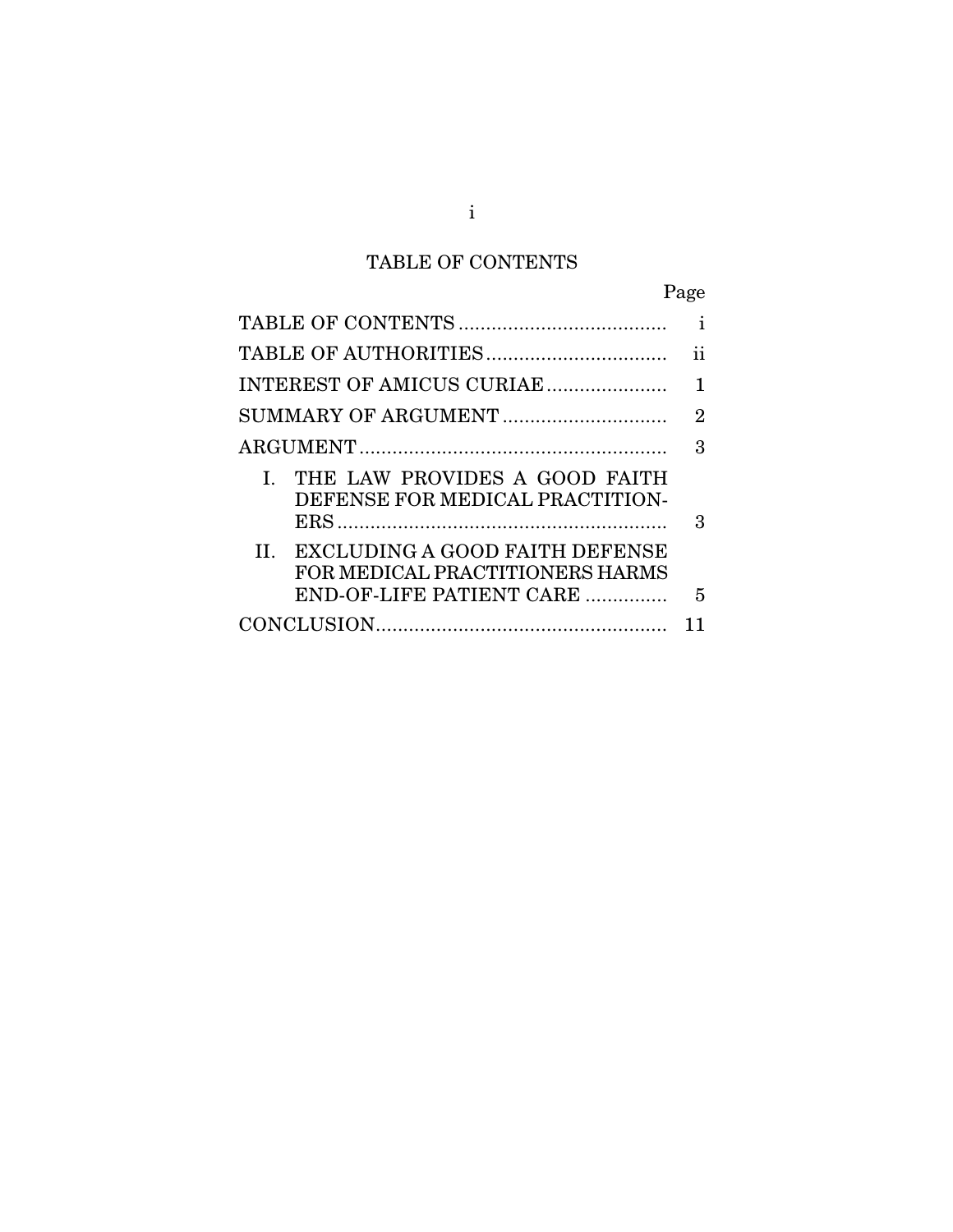## TABLE OF AUTHORITIES

Page

# **CASES**

| Gonzales v. Oregon, 546 U.S. 243 (2006) 4            |
|------------------------------------------------------|
| United States v. Feingold, 454 F.3d 1001 (9th Cir.   |
| United States v. Khan, 989 F.3d 806 (10th Cir.       |
| United States v. Kohli, 847 F.3d 483 (7th Cir.       |
| United States v. Moore, 423 U.S. 122 (1975) 3, 4, 10 |
| United States v. Ruan, 966 F.3d 1101 (11th Cir.      |
| United States v. Sabean, 885 F.3d 27 (1st Cir.       |
| United States v. Volkman, 797 F.3d 377 (6th Cir.     |
| United States v. Wexler, 522 F.3d 194 (2d Cir.       |
|                                                      |

#### **STATUTES**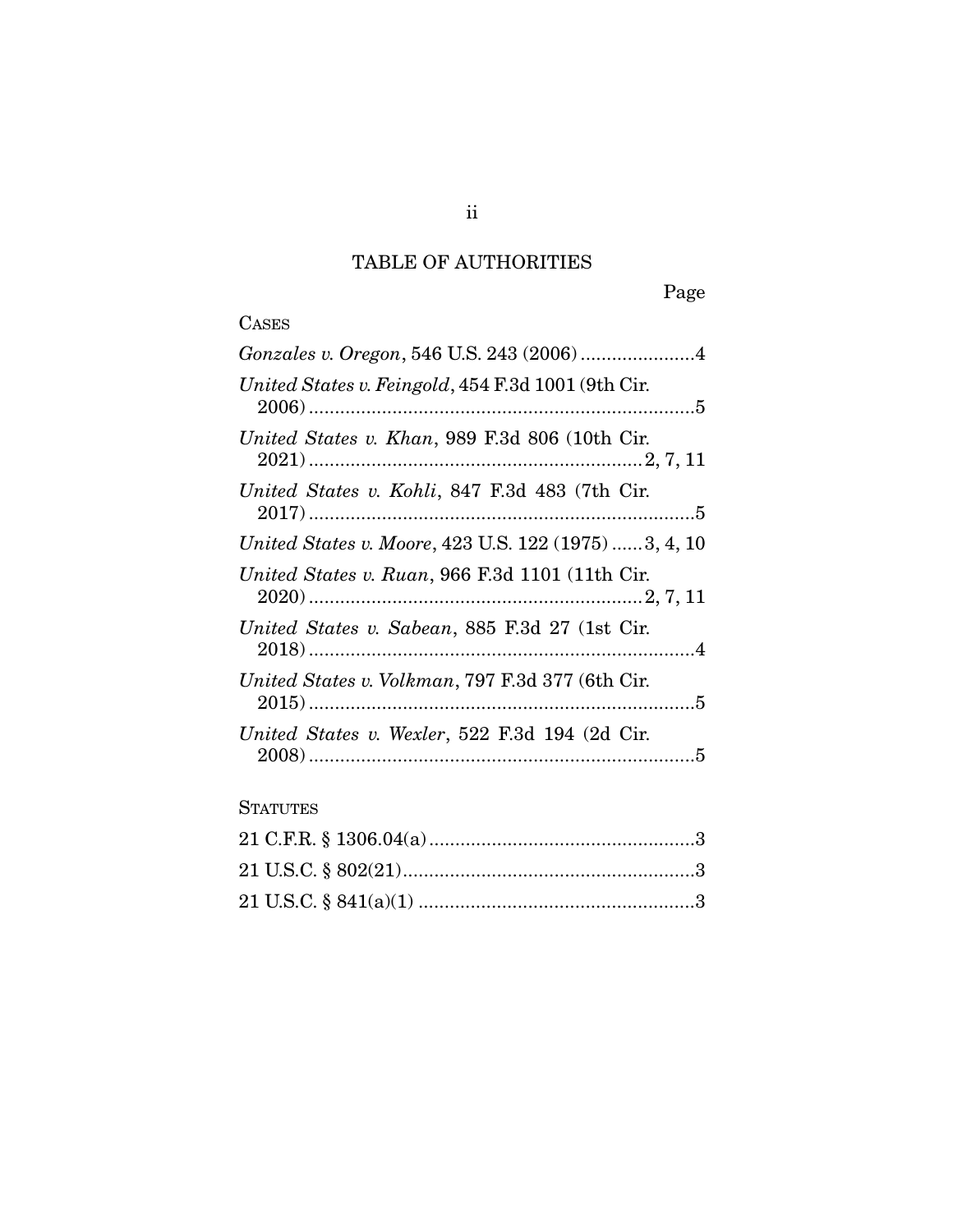Page

### OTHER AUTHORITIES

| Am. Med. Ass'n, <i>Health &amp; Ethics Policy H-149.966</i> :<br>Decisions Near End of Life, available at https://<br>policysearch.ama-assn.org/policyfinder/detail/<br>$H-140.966\%20$ Decisions%20Near%20the%20<br>End%20of%20Life?uri=%2FAMADoc%2FHOD. |
|-----------------------------------------------------------------------------------------------------------------------------------------------------------------------------------------------------------------------------------------------------------|
| Andrea C. Enzinger et al., US Trends in Opioid<br>Access Among Patients with Poor Prognosis<br>Cancer Near the End-of-Life, 39 J. Clin. On-                                                                                                               |
| Diane E. Hoffmann, Treating Pain v. Reducing<br>Drug Diversion and Abuse: Recalibrating the<br>Balance in Our Drug Control Laws and Pol-<br><i>icies</i> , 1 St. Louis U. J. Health L. & Pol'y 231                                                        |
| Donald M. Goldenbaum et al., Physicians<br>Charged with Opioid Analgesic-Prescribing<br>Offenses, 9 Pain Med. 737 (2008), available at<br>https://academic.oup.com/painmedicine/article/<br>9/6/737/1909323 (last visited Dec. 16, 2021) 7, 8             |
| Ian Ayres & Amen Jalal, The Impact of Pre-<br>scription Drug Monitoring Programs on U.S.<br>Opioid Prescriptions, 46 J. L. Med. & Ethics                                                                                                                  |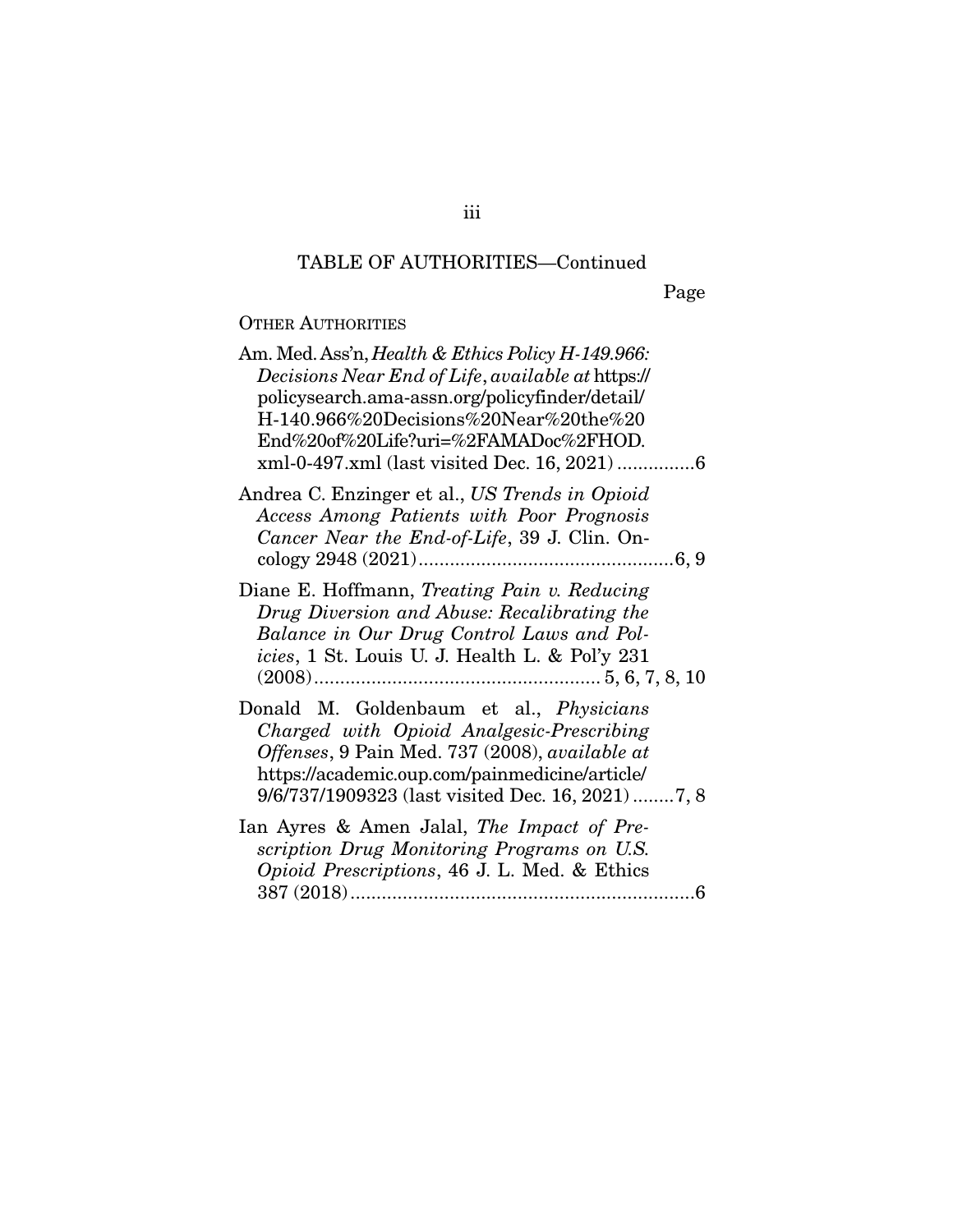| Joint Statement from 21 Health Orgs. & the<br>Drug Enf't Admin., Promoting Pain Relief<br>and Preventing Abuse of Pain Medications: A<br>Critical Balancing Act (2002), available at<br>https://www.deadiversion.usdoj.gov/pubs/<br>advisories/painrelief.pdf (last visited Dec. 16,                  |
|-------------------------------------------------------------------------------------------------------------------------------------------------------------------------------------------------------------------------------------------------------------------------------------------------------|
| Karen O. Anderson et al., Racial and Ethnic<br>Disparities in Pain: Causes and Consequences<br>of Unequal Care, 10 J. Pain 1187 (2009),<br>available at https://www.sciencedirect.com/<br>science/article/abs/pii/S1526590009007755 (last                                                             |
| Kelly K. Dineen & James M. DuBois, Between a<br>Rock and a Hard Place: Can Physicians Pre-<br>scribe Opioids to Treat Pain Adequately While<br>Avoiding Legal Sanction?, 42 Am. J. L. & Med.                                                                                                          |
| Kelly K. Dineen, <i>Definitions Matter: A Taxonomy</i><br>of Inappropriate Prescribing to Shape Effec-<br>tive Opioid Policy and Reduce Patient Harm,                                                                                                                                                 |
| Kelly M. Hoffman et al., Racial Bias in Pain<br>Assessment and Treatment Recommendation,<br>and False Beliefs About Biological Differences<br>Between Blacks and Whites, Proc. Nat'l Acad-<br>emy Sci. (Mar. 1, 2016), <i>available at https://</i><br>www.pnas.org/content/113/16/4296 (last visited |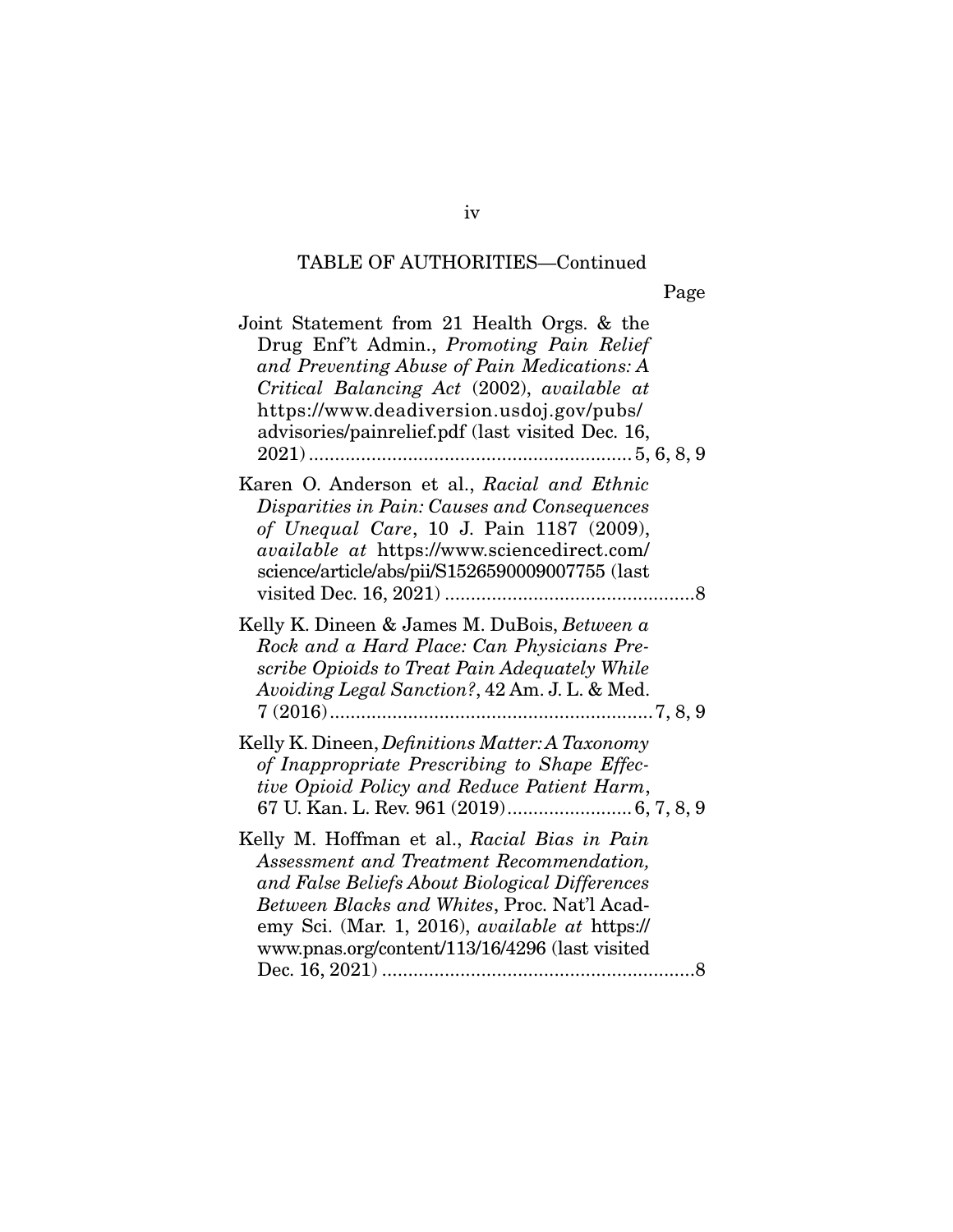Page

| Lindy Willmott et al., <i>Providing Palliative Care</i><br>at the End of Life: Should Health Profes-<br>sionals Fear Regulation?, 26 J. L. & Med. 214<br>(2018), available at https://papers.ssrn.com/sol3/<br>papers.cfm?abstract_id=3274384 (last visited                                                                                               |
|-----------------------------------------------------------------------------------------------------------------------------------------------------------------------------------------------------------------------------------------------------------------------------------------------------------------------------------------------------------|
| Michael C. Barnes et al., <i>Demanding Better: A</i><br>Case for Increased Funding and Involvement<br>of State Medical Boards in Response to<br>America's Drug Abuse Crisis, 106 J. Med. Reg.<br>6 (2020), <i>available at</i> https://meridian.allen<br>press.com/jmr/article/106/3/6/447314/Demanding-<br>Better-A-Case-for-Increased-Funding-and (last |
| Nat'l Cancer Inst., Are Cancer Patients Getting<br>the Opioids They Need to Control Pain? (Sept.<br>16, 2020), <i>available at https://www.cancer.</i><br>gov/news-events/cancer-currents-blog/2020/<br>opioids-cancer-pain-oncologists-decreasing-                                                                                                       |
| Nat'l Cancer Inst., Opioid Use Drops Among<br>Cancer Patients at End of Life (Aug. 20, 2021),<br><i>available at https://www.cancer.gov/news-events/</i><br>cancer-currents-blog/2021/opioids-cancer-pain-                                                                                                                                                |

v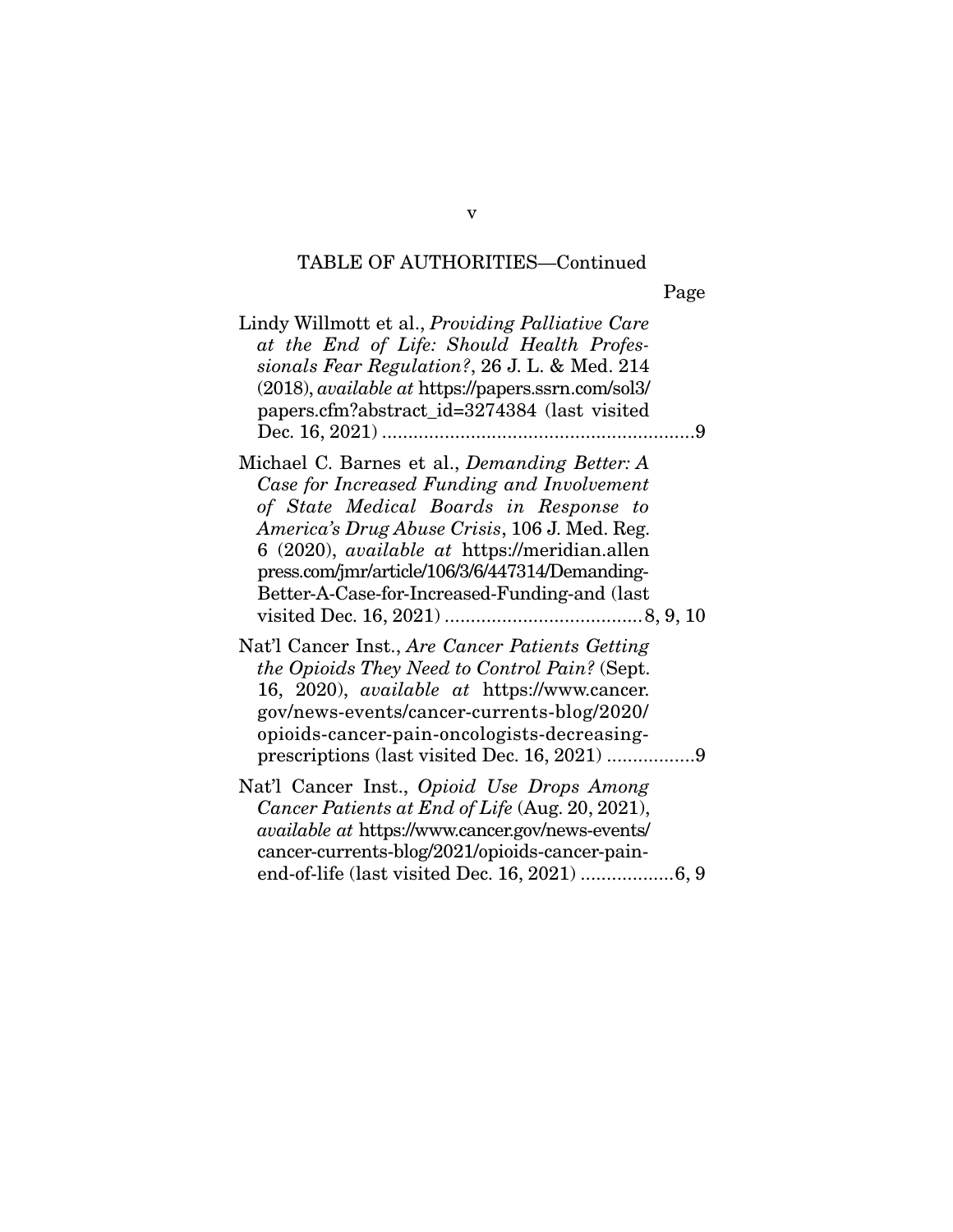Page

| Salimah H. Meghani et al., Time to Take Stock:<br>A Meta-Analysis and Systematic Review of<br>Analgesic Treatment Disparities for Pain in<br>the United States, 13 Pain Med. 150 (2012),<br><i>available at</i> https://academic.oup.com/pain<br>medicine/article/13/2/150/1935962 (last visited |  |
|--------------------------------------------------------------------------------------------------------------------------------------------------------------------------------------------------------------------------------------------------------------------------------------------------|--|
| Sebastiano Mercadante et al., Controlled Seda-<br>tion for Refractory Symptoms in Dying<br><i>Patients</i> , 37 J. Pain & Symptom Mgmt. 771<br>(May 2009), <i>available at https://www.science</i><br>direct.com/science/article/pii/S0885392408005                                              |  |
| Vikram Jairam et al., Temporal Trends in Opioid<br>Prescribing Patterns Among Oncologists in the<br><i>Medicare Population</i> , 113 J. Nat'l Cancer Inst.<br>274 (2021), <i>available at https://academic.oup.</i><br>com/jnci/article/113/3/274/5891667 (last visited                          |  |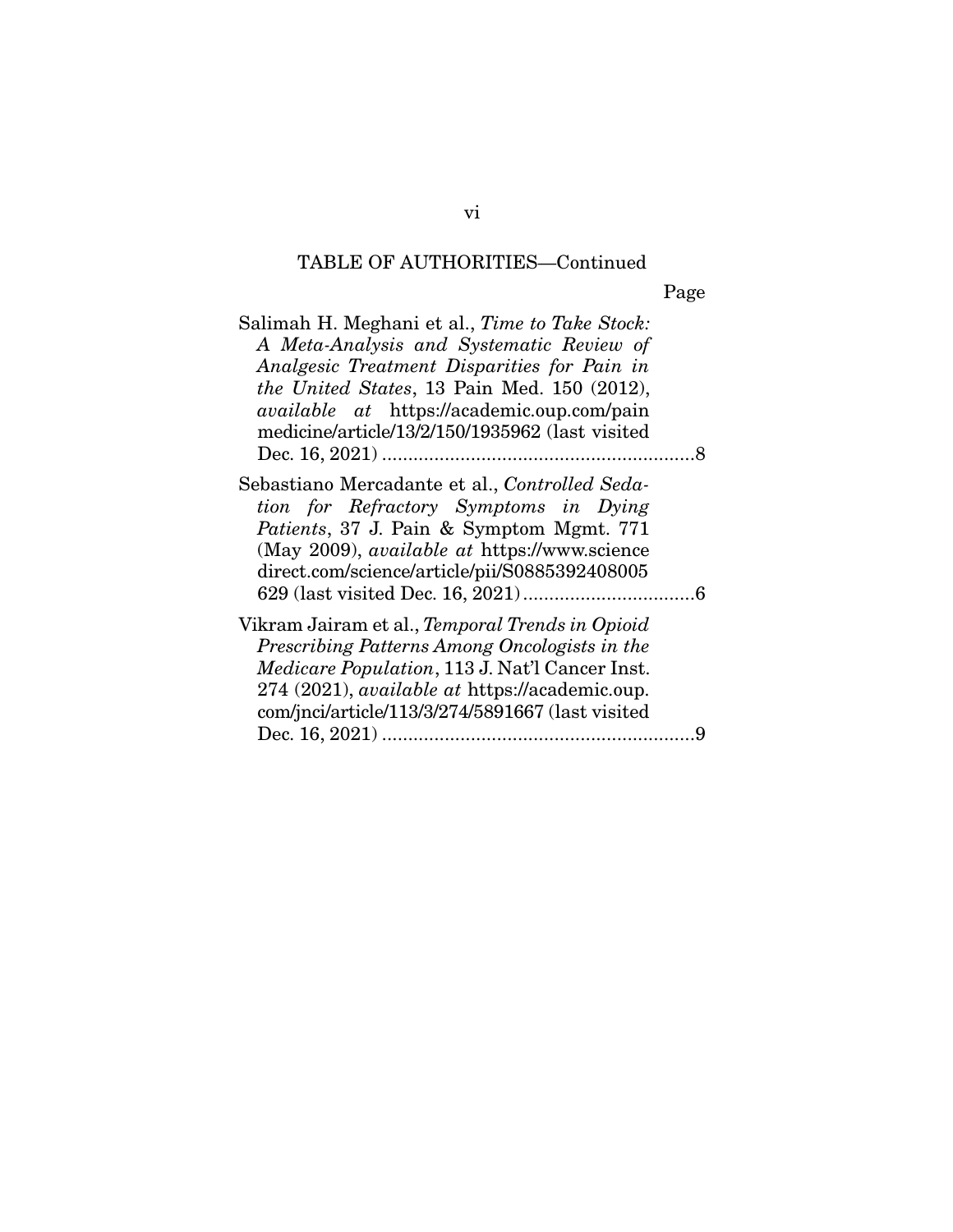#### **INTEREST OF AMICUS CURIAE**<sup>1</sup>

 Compassion & Choices is the nation's oldest, largest, and most active  $501(c)(3)$  nonprofit organization committed to improving care and expanding choice at the end of life. Compassion & Choices advocates for high quality end-of-life medical care and educates the public about available end-of-life options. The organization's stated vision is of a "society that affirms life and accepts the inevitability of death, embraces expanded options for compassionate dying, and empowers everyone to choose end-of-life care that reflects their values, priorities, and beliefs."

 To support this vision, Compassion & Choices works to empower patients' voices and agency in endof-life care, regardless of gender identity, age, sexuality, race, ethnicity, religion, national origin, wealth, marital status, or disability. Compassion & Choices thus files this amicus brief in support of petitioners to highlight for the Court why the exclusion of a good faith defense for practitioners under Section 841 of the Controlled Substances Act not only contravenes the law, but unduly chills the practice of medicine for dying patients, particularly for pain and symptom management for patients nearing the end of life.

--------------------------------- ♦ ---------------------------------

<sup>&</sup>lt;sup>1</sup> Written consent to the filing of this brief has been granted by all parties. No counsel for a party authored this brief, in whole or in part, and no person other than amicus curiae and its counsel made any monetary contribution to fund the preparation or submission of this brief.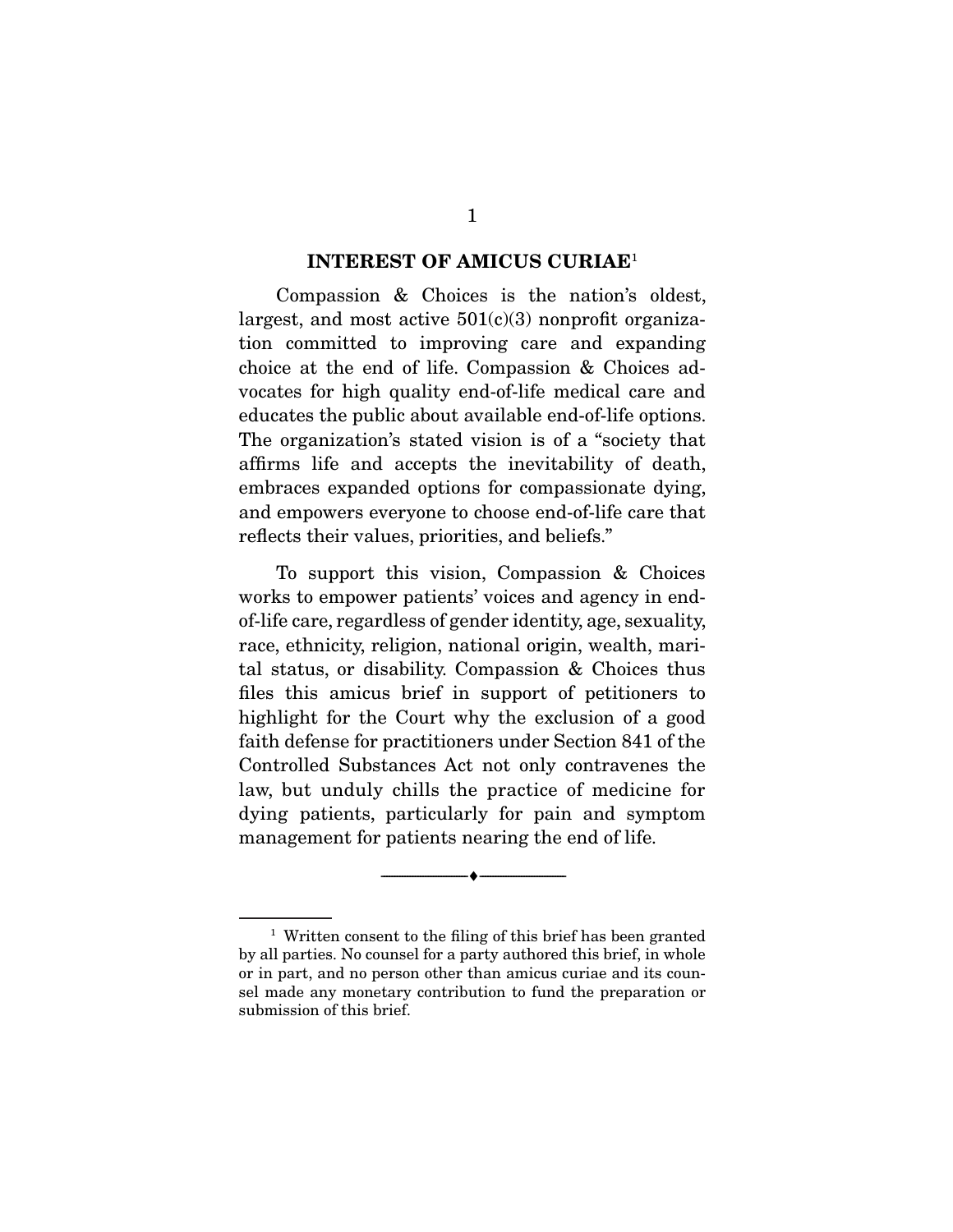#### **SUMMARY OF ARGUMENT**

 The Tenth and Eleventh Circuits interpreted Section 841 of the Controlled Substances Act to exclude a good faith defense for practitioner doctors charged under the Act for their prescribing practices. United States v. Khan, 989 F.3d 806, 825–26 (10th Cir. 2021); United States v. Ruan, 966 F.3d 1101, 1166–67 (11th Cir. 2020). This Court should reverse. Both the text of the Act and this Court's case law require a knowing or intentional violation to impose criminal liability, in particular, a knowing or intentional breach of medical standards on prescribing controlled substances. The denial of a good faith defense contravenes that required mens rea.

 In addition, the erosion and ultimate elimination of a good faith defense for medical practitioners under the Act has harmed, and will continue to harm, patient care. Specifically, by seeking to criminalize negligent prescribing practices, law enforcement has chilled the willingness of medical practitioners to prescribe opioids to relieve pain and other symptoms that often escalate sharply for those at the end of life. This vulnerable population and their families have been robbed of dignity and autonomy at one of the most critical, and private, times in their lives—an outcome that Congress never intended.

--------------------------------- ♦ ---------------------------------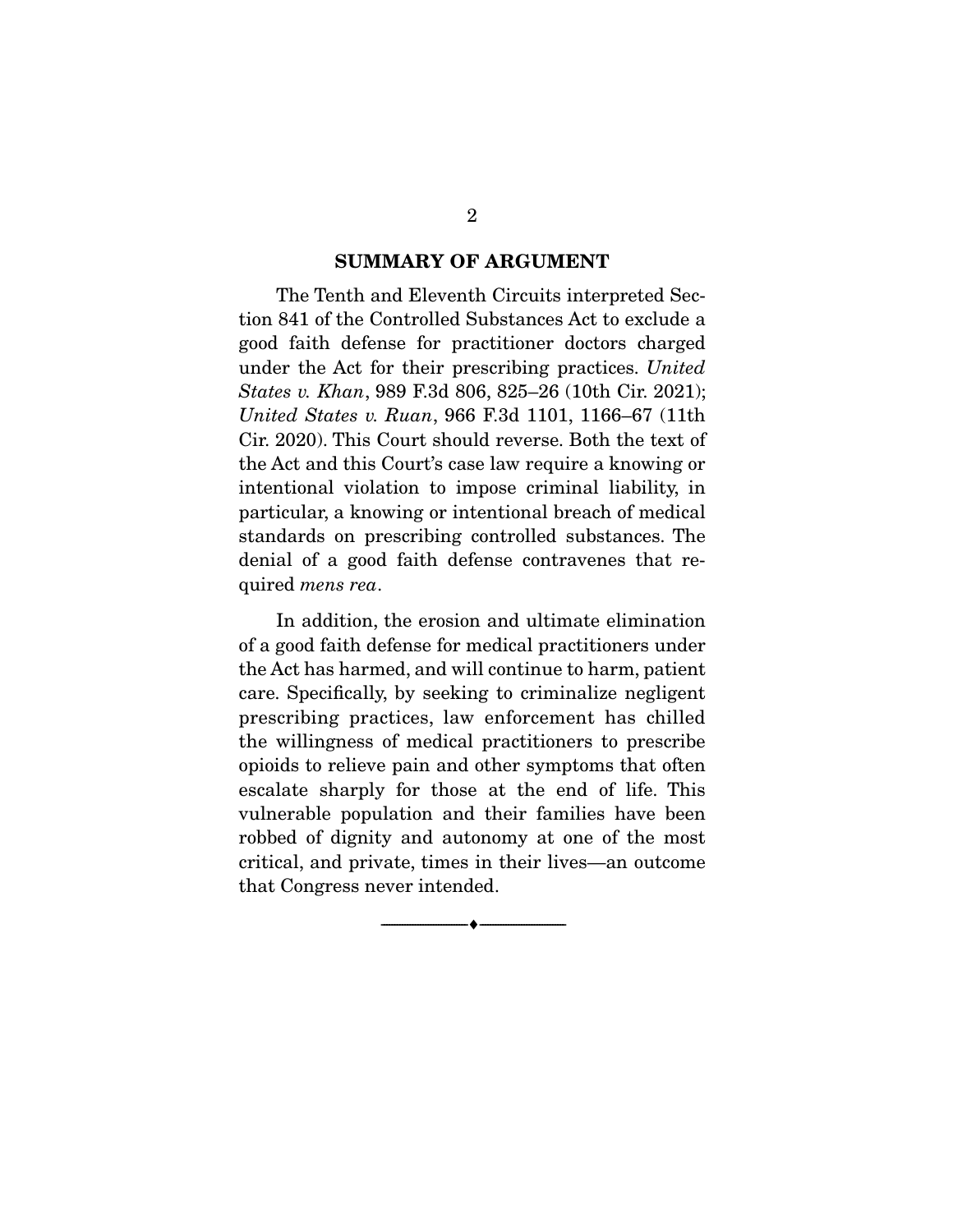#### **ARGUMENT**

#### **I. THE LAW PROVIDES A GOOD FAITH DE-FENSE FOR MEDICAL PRACTITIONERS**

 The plain text of the Controlled Substances Act provides a good faith defense for the prescribing practices of medical practitioners. The Act makes it "unlawful for any person [to] knowingly or intentionally . . . distribute, or dispense, a controlled substance" in an unauthorized way. 21 U.S.C.  $\S 841(a)(1)$ . But the Act also authorizes licensed and registered medical practitioners to issue prescriptions for a legitimate medical purpose in the usual course of their professional practice. See 21 U.S.C. § 802(21) (allowing such practitioners "to distribute, dispense, [and] conduct research with . . . a controlled substance in the course of professional practice"); 21 C.F.R. § 1306.04(a) (allowing prescriptions "issued for a legitimate medical purpose by an individual practitioner acting in the usual course of his professional practice"). By rendering obsolete whether a practitioner knew or intended to prescribe a controlled substance in a way that was unauthorized, the Tenth and Eleventh Circuits read the terms "knowingly or intentionally" out of the statute.

 Similarly, this Court's case law recognizes that licensed and registered practitioners run afoul of the Act only when they act as a drug "pusher" rather than as a good-faith medical professional. United States v. Moore, 423 U.S. 122, 143 (1975). In enacting the Controlled Substances Act, "Congress was concerned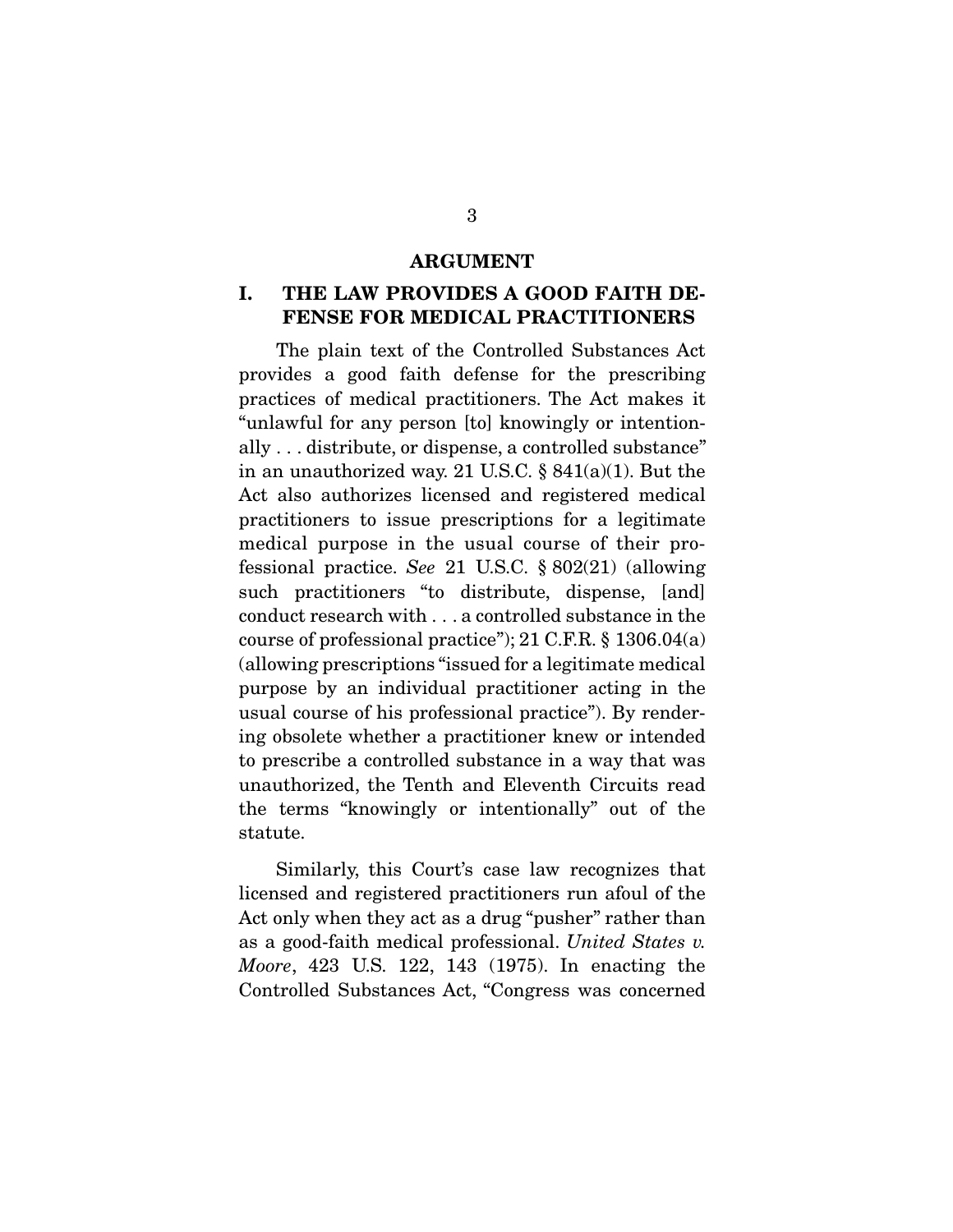with the nature of the drug transaction, rather than with the status of the defendant." Id. at 134. At the same time, "Congress understandably was concerned that the drug laws not impede legitimate research and that physicians be allowed reasonable discretion in treating patients and testing new theories." Id. at 143.

 As a result, practitioners violate the Act if their "conduct exceed[s] the bounds of professional practice" despite "an honest effort to prescribe . . . in compliance with an accepted standard of medical practice." Id. at 142 & n.20 (internal quotation marks omitted). As explained by this Court, under the Act, "Congress regulates medical practice insofar as it bars doctors from using their prescription-writing powers as a means to engage in illicit drug dealing and trafficking as conventionally understood. Beyond this, however, the statute manifests no intent to regulate the practice of medicine generally." Gonzales v. Oregon, 546 U.S. 243, 270 (2006). This is due in part to federalism: in the context of prescriptions by a medical professional, "[t]he structure and operation of the [Controlled Substances Act] presume and rely upon a functioning medical profession regulated under the States' police powers." Id.

 In short, the Act criminalizes only those medical practitioners who knowingly or intentionally act without a legitimate purpose outside the usual course of professional practice. As such, the law provides a charged practitioner with a good faith defense due to the mens rea required by the statute. See United States v. Sabean, 885 F.3d 27, 44 (1st Cir. 2018) ("[E]ven a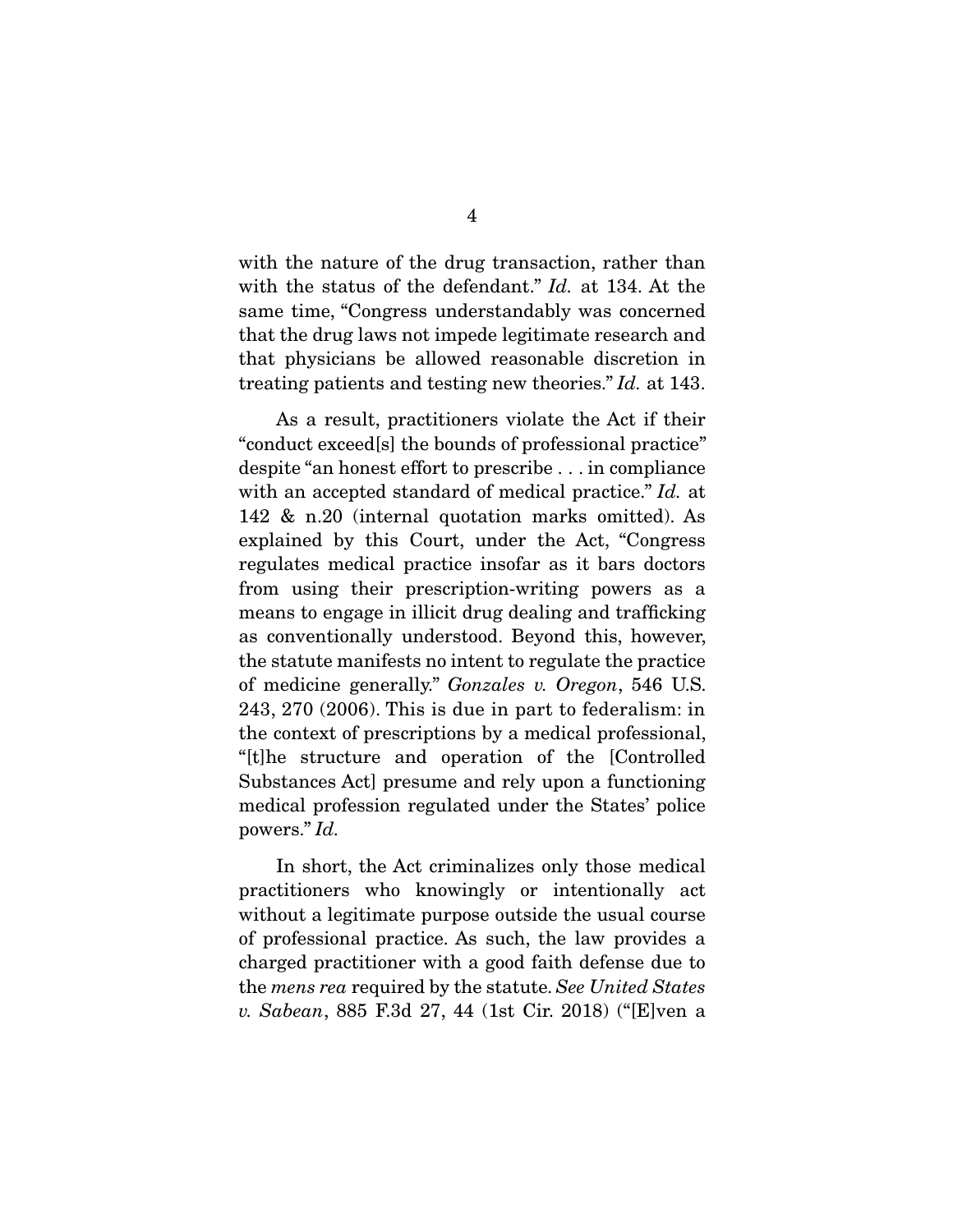negligent physician is inoculated against criminal liability under Section 841(a) as long as he acts in good faith."); United States v. Kohli, 847 F.3d 483, 489–90 (7th Cir. 2017) ("[T]he evidence must show that the physician not only intentionally distributed drugs, but that he intentionally acted as a pusher rather than a medical professional." (cleaned up)); United States v. Feingold, 454 F.3d 1001 (9th Cir. 2006) ("[A] practitioner who acts outside the usual course of professional practice may be convicted under  $\S 841(a)$  only if he does so intentionally."); see also United States v. Wexler, 522 F.3d 194, 205 (2d Cir. 2008) (allowing an "objective" good faith defense); United States v. Volkman, 797 F.3d 377, 387 (6th Cir. 2015) (same).

#### **II. EXCLUDING A GOOD FAITH DEFENSE FOR MEDICAL PRACTITIONERS HARMS END-OF-LIFE PATIENT CARE**

 Opioids and other controlled substances sit at the cross-section of medicine and law. For many suffering from severe, escalating pain, opioids may be the only treatment option currently offered by modern medicine that provides relief.2 This is particularly true for cancer patients and other individuals as they near

<sup>&</sup>lt;sup>2</sup> Joint Statement from 21 Health Orgs. & the Drug Enf't Admin., Promoting Pain Relief and Preventing Abuse of Pain Medications: A Critical Balancing Act (2002), available at https:// www.deadiversion.usdoj.gov/pubs/advisories/painrelief.pdf (last visited Dec. 16, 2021); Diane E. Hoffmann, Treating Pain v. Reducing Drug Diversion and Abuse: Recalibrating the Balance in Our Drug Control Laws and Policies, 1 St. Louis U. J. Health L. & Pol'y 231, 266 (2008).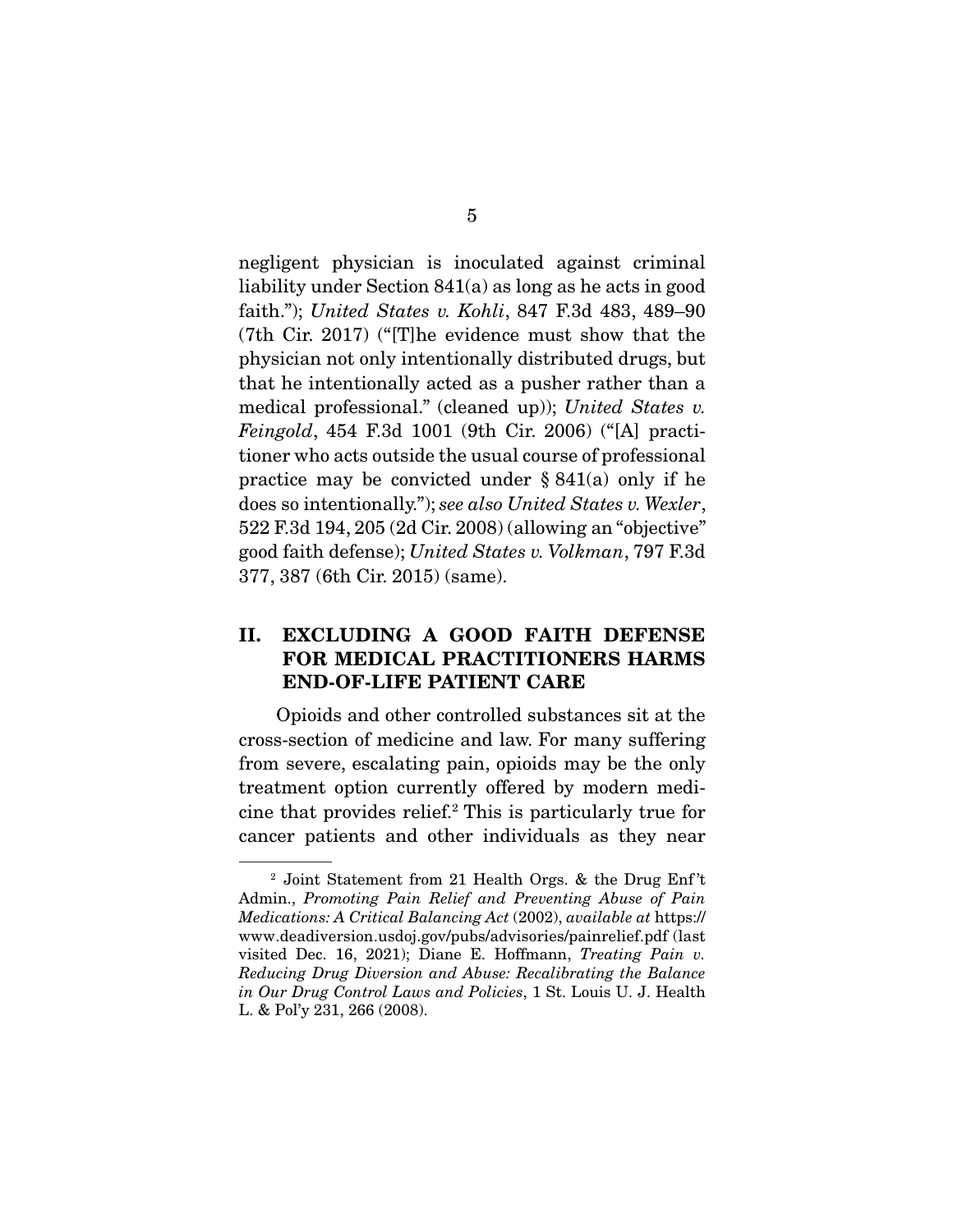death.3 As declared by the American Medical Association, "[p]hysicians have an obligation to relieve pain and suffering and to promote the dignity and autonomy of dying patients in their care."4 And as reported by the National Cancer Institute, opioids not only improve quality of life in end-of-life care but, by "provid[ing] good supportive care, including pain management, people will actually live longer."5

 At the same time, over the past few decades, opioid abuse became one of the worst drug overdose epidemics in the country's history.<sup>6</sup> In turn, law

<sup>3</sup> Joint Statement, supra note 2; Hoffmann, supra note 2, at 266–67; Kelly K. Dineen, Definitions Matter: A Taxonomy of Inappropriate Prescribing to Shape Effective Opioid Policy and Reduce Patient Harm, 67 U. Kan. L. Rev. 961, 970 (2019); Nat'l Cancer Inst., Opioid Use Drops Among Cancer Patients at End of Life (Aug. 20, 2021), *available at https://www.cancer.gov/news*events/cancer-currents-blog/2021/opioids-cancer-pain-end-of-life (last visited Dec. 16, 2021); Andrea C. Enzinger et al., US Trends in Opioid Access Among Patients with Poor Prognosis Cancer Near the End-of-Life, 39 J. Clin. Oncology 2948, 2955 (2021); Sebastiano Mercadante et al., Controlled Sedation for Refractory Symptoms in Dying Patients, 37 J. Pain & Symptom Mgmt. 771, 773, 777 (May 2009), available at https://www.sciencedirect. com/science/article/pii/S0885392408005629 (last visited Dec. 16, 2021).

 $4$  Am. Med. Ass'n, Health & Ethics Policy H-149.966: Decisions Near End of Life, available at https://policysearch.ama-assn. org/policyfinder/detail/H-140.966%20Decisions%20Near%20the%20 End%20of%20Life?uri=%2FAMADoc%2FHOD.xml-0-497.xml (last visited Dec. 16, 2021).

<sup>5</sup> Nat'l Cancer Inst., supra note 3.

 $6$  Ian Ayres & Amen Jalal, The Impact of Prescription Drug Monitoring Programs on U.S. Opioid Prescriptions, 46 J. L. Med. & Ethics 387, 387 (2018).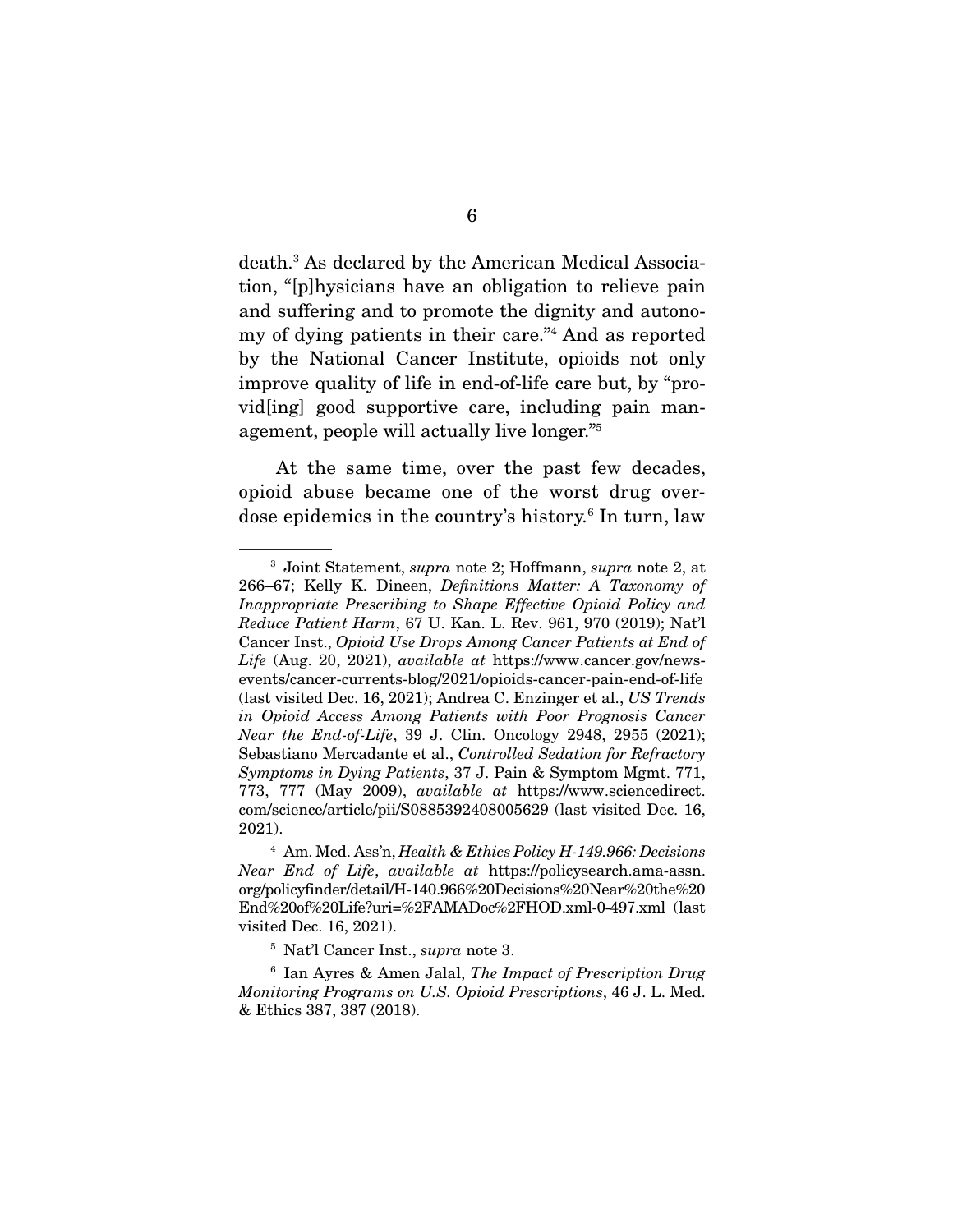enforcement began targeting opioid prescriptions with the level of scrutiny previously applied to street drugs like cocaine and heroin.7 As noted above in Part I, part of that enforcement effort has included charging medical practitioners for criminal violations of the Controlled Substances Act due to prescribing practices that, in the view of prosecutors, violated medical practice standards, without due regard to the actual state of mind of the practitioner. See, e.g., Khan, 989 F.3d at 825–26; Ruan, 966 F.3d at 1166–67.

 These enhanced law enforcement efforts and prosecutions have had a chilling effect on the prescribing of opioids by medical practitioners, including those treating patients in good faith. Doctors are trained to have a "truth bias": to trust and empathize with their patients.<sup>8</sup> And no set definition exists for what it means to overprescribe opioids, either medically or legally.9 Indeed, no consensus medical opinion exists even on an upper limit for opioid prescriptions, in volume or dosage, as opioids do not damage internal organs like other pain relievers.10 Practitioners who

 $7$  Hoffmann, supra note 2, at 234.

 $8$  Hoffmann, *supra* note 2, at 257, 285, 303; Kelly K. Dineen & James M. DuBois, Between a Rock and a Hard Place: Can Physicians Prescribe Opioids to Treat Pain Adequately While Avoiding Legal Sanction?, 42 Am. J. L. & Med. 7, 16–18 (2016).

<sup>9</sup> Dineen, supra note 3, at 966–68, 986–87, 990; Donald M. Goldenbaum et al., Physicians Charged with Opioid Analgesic-Prescribing Offenses, 9 Pain Med. 737, 744 (2008), available at https://academic.oup.com/painmedicine/article/9/6/737/1909323 (last visited Dec. 16, 2021).

 $10$  Hoffmann, supra note 2, at 270, 287.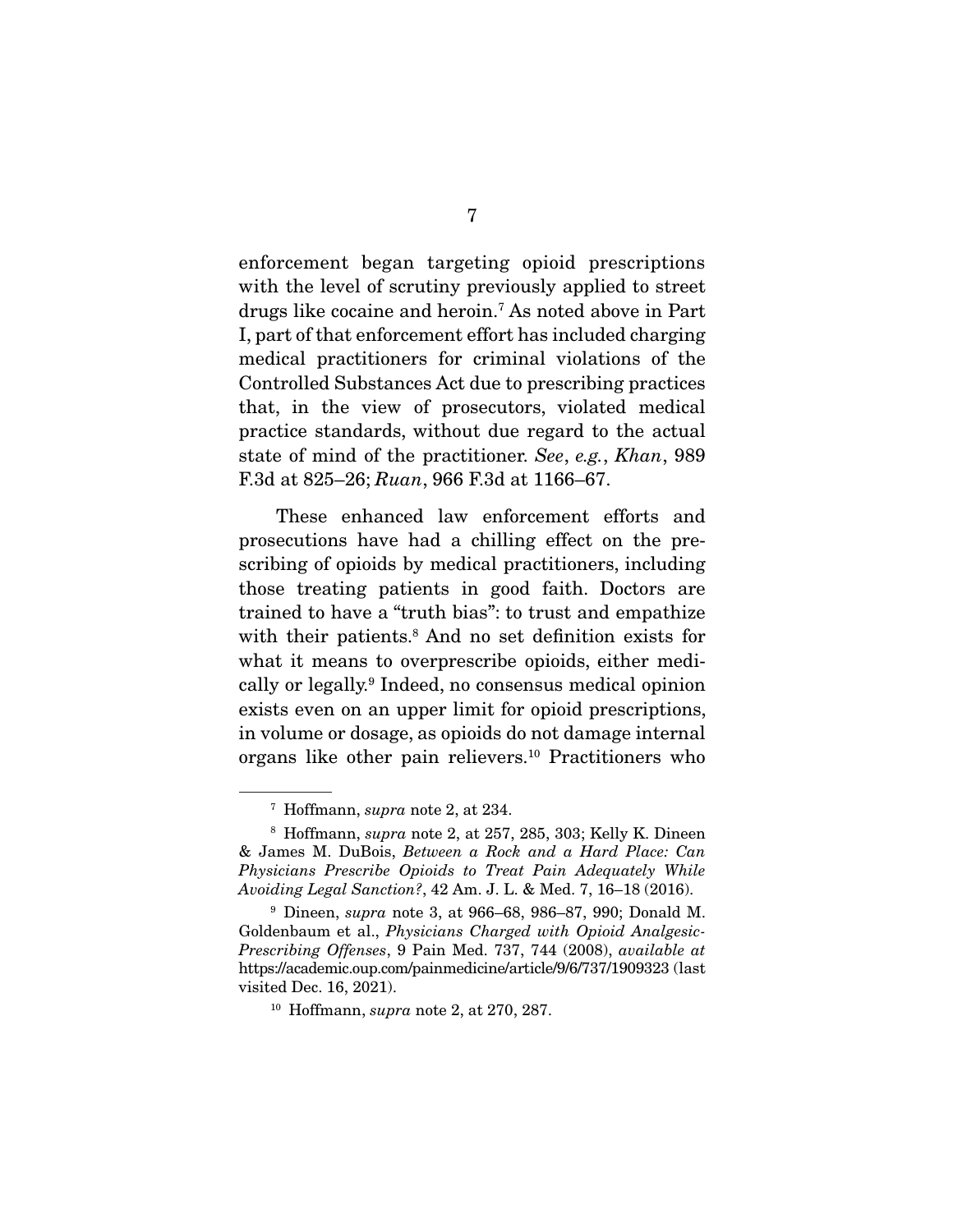"overprescribe" opioids in the eyes of law enforcement may do so for reasons that range "from careful (e.g., a careful prescriber being fooled by a person feigning pain to divert drugs to the market) to criminal (a provider knowingly abandoning their provider role for self-gain)."<sup>11</sup> But in a world in which their good faith may or may not matter, many medical practitioners simply choose to limit or avoid prescribing opioids altogether, regardless of patient need.12 These impacts hit particularly hard in racially diverse and underserved communities, which already experience disparities in pain treatment and care.<sup>13</sup>

 $11$  Dineen, *supra* note 3, at 985.

<sup>12</sup> Joint Statement, supra note 2; Hoffmann, supra note 2, at 235, 293, 296, 309; Dineen & DuBois, supra note 8, at 12, 17–18, 21–22, 35–40; Goldenbaum et al., supra note 9, at 745; Michael C. Barnes et al., Demanding Better: A Case for Increased Funding and Involvement of State Medical Boards in Response to America's Drug Abuse Crisis, 106 J. Med. Reg. 6, 6–8, 10, 17 (2020), available at https://meridian.allenpress.com/jmr/article/106/3/6/ 447314/Demanding-Better-A-Case-for-Increased-Funding-and (last visited Dec. 16, 2021).

<sup>&</sup>lt;sup>13</sup> Karen O. Anderson et al., Racial and Ethnic Disparities in Pain: Causes and Consequences of Unequal Care, 10 J. Pain 1187 (2009), available at https://www.sciencedirect.com/science/article/ abs/pii/S1526590009007755 (last visited Dec. 16, 2021); Kelly M. Hoffman et al., Racial Bias in Pain Assessment and Treatment Recommendation, and False Beliefs About Biological Differences Between Blacks and Whites, Proc. Nat'l Academy Sci. (Mar. 1, 2016), available at https://www.pnas.org/content/113/16/4296 (last visited Dec. 16, 2021); Salimah H. Meghani et al., Time to Take Stock: A Meta-Analysis and Systematic Review of Analgesic Treatment Disparities for Pain in the United States, 13 Pain Med. 150 (2012), available at https://academic.oup.com/painmedicine/ article/13/2/150/1935962 (last visited Dec. 16, 2021).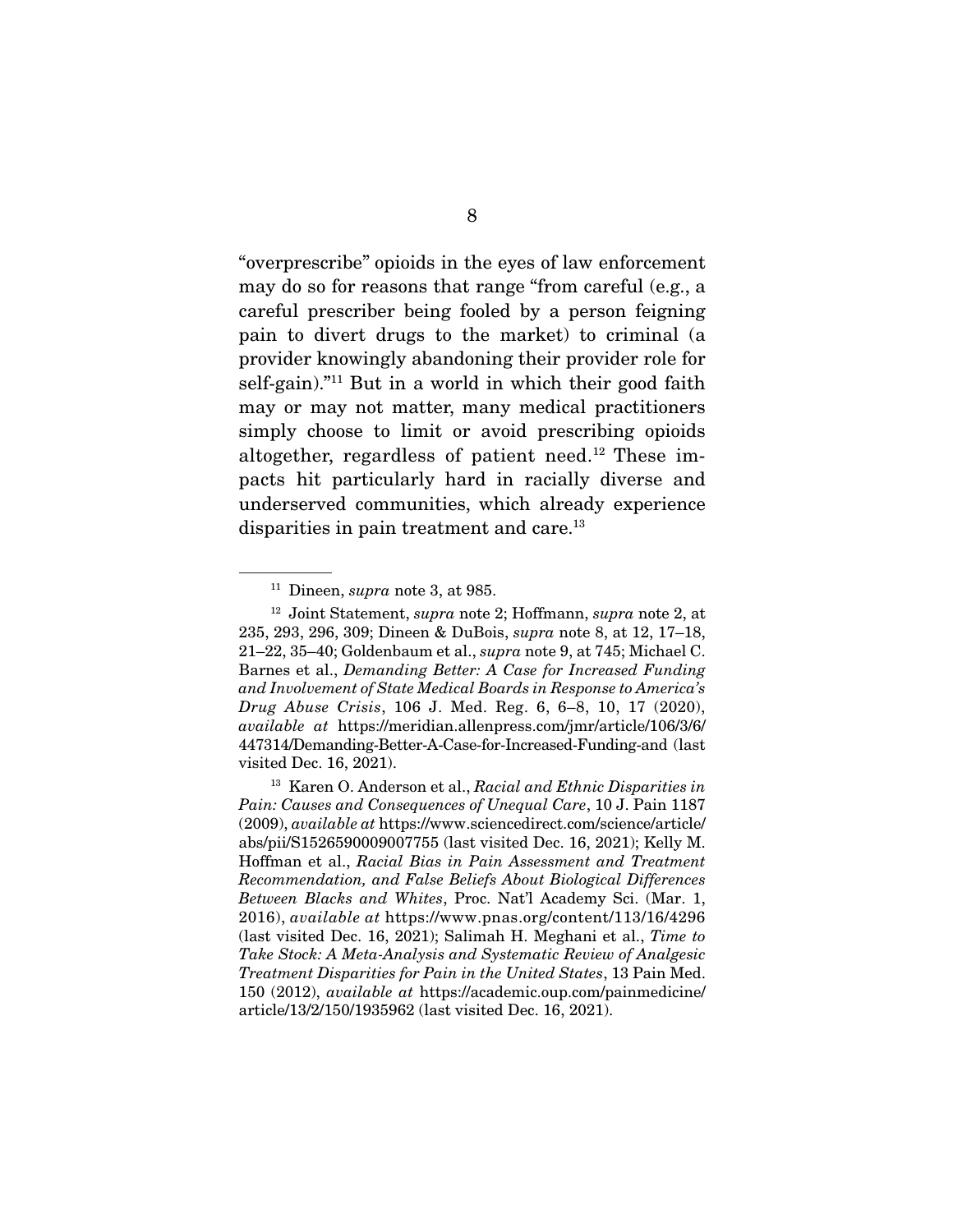This chilling effect also has extended to end-oflife medical care, including for those with terminal cancer.<sup>14</sup> For practitioners, "[a]n investigation alone can be devastating[,] and a finding of liability can trigger a cascade of consequences that make it impossible to practice medicine."15 Therefore, rather than focus on patient medical need, many practitioners fear "being raided without notice, prosecuted and imprisoned, or losing their life savings to cover legal costs."16 This negative impact on patient care has shown up most glaringly in emergency room visits: as opioid prescriptions have dropped for those receiving end-of-life care, emergency room visits for pain have risen in kind.<sup>17</sup>

<sup>&</sup>lt;sup>14</sup> Joint Statement, *supra* note 2; Dineen, *supra* note 3, at 966; Nat'l Cancer Inst., supra note 3; Enzinger et al., supra note 3, at 2948, 2951, 2953, 2956; Nat'l Cancer Inst., Are Cancer Patients Getting the Opioids They Need to Control Pain? (Sept. 16, 2020), available at https://www.cancer.gov/news-events/cancercurrents-blog/2020/opioids-cancer-pain-oncologists-decreasingprescriptions (last visited Dec. 16, 2021); Vikram Jairam et al., Temporal Trends in Opioid Prescribing Patterns Among Oncologists in the Medicare Population, 113 J. Nat'l Cancer Inst. 274, 274, 277, 280 (2021), available at https://academic.oup. com/jnci/article/113/3/274/5891667 (last visited Dec. 16, 2021); Lindy Willmott et al., Providing Palliative Care at the End of Life: Should Health Professionals Fear Regulation?, 26 J. L. & Med. 214, 215 nn.6–8 (2018) (collecting studies), available at https://papers.ssrn.com/sol3/papers.cfm?abstract\_id=3274384 (last visited Dec. 16, 2021).

<sup>&</sup>lt;sup>15</sup> Dineen & DuBois, *supra* note 8, at  $21-22$ .

 $16$  Barnes et al., *supra* note 12, at 11.

<sup>&</sup>lt;sup>17</sup> Nat'l Cancer Inst., *supra* note 3; Enzinger et al., *supra* note 3, at 2948, 2951, 2953, 2956.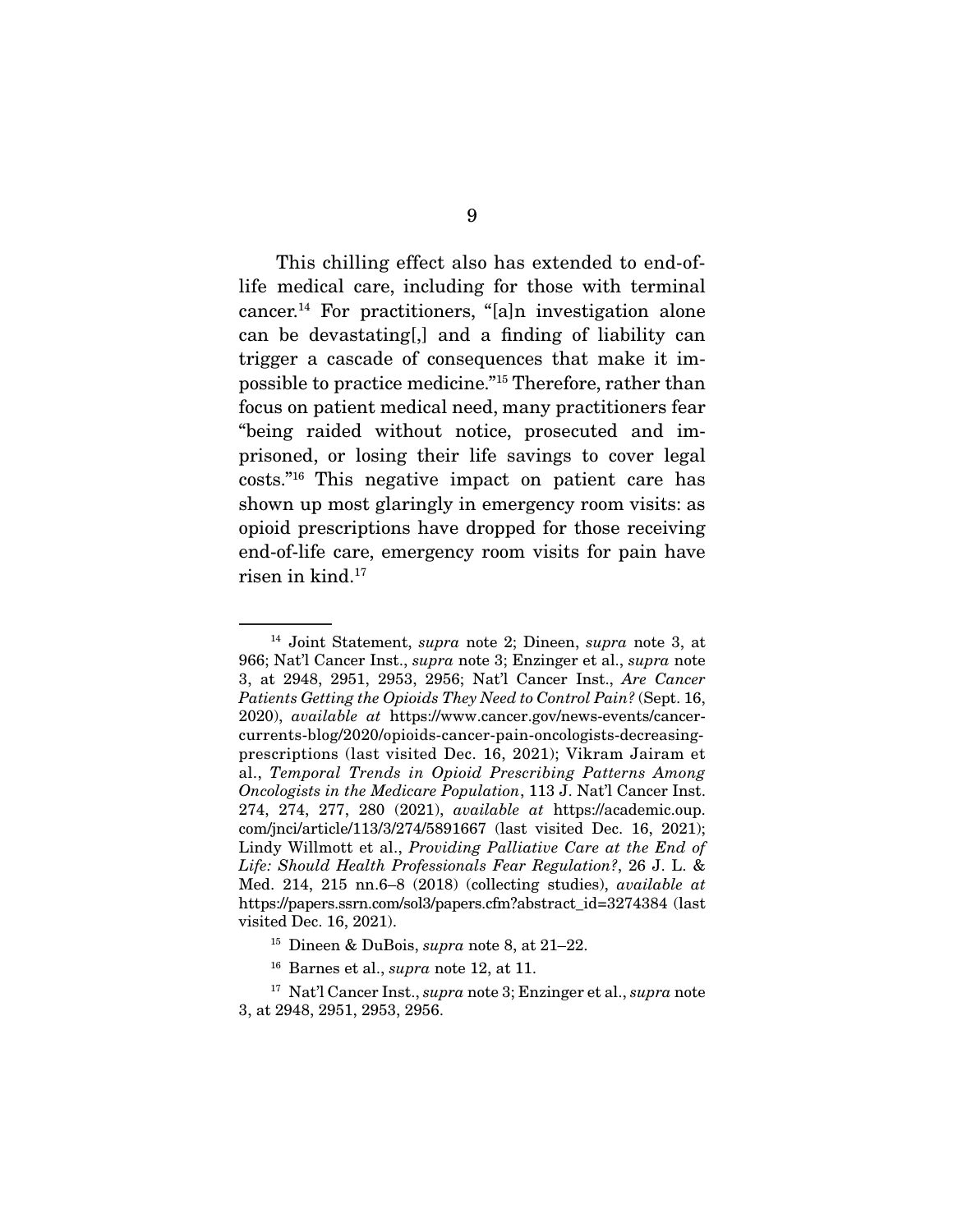Patients receiving end-of-life care deserve better. Medical practitioners prescribing opioids to such patients in good faith are not drug pushers under the Act. Moore, 423 U.S. at 143. Practitioners thus should not have to suffer the specter of criminal liability simply for treating such patients at such a vulnerable, critical, and private time in their lives. Neither the text of the statute nor this Court's case law indicates that Congress intended otherwise. Moreover, non-criminal sanctions continue to protect the public, as the potential for professional discipline, loss of license, and civil tort liability all serve as powerful deterrents against reckless and negligent prescribing practices.<sup>18</sup>

--------------------------------- ♦ ---------------------------------

<sup>&</sup>lt;sup>18</sup> Hoffmann, *supra* note 2, at 307; Barnes et al., *supra* note 12, at 10–17.